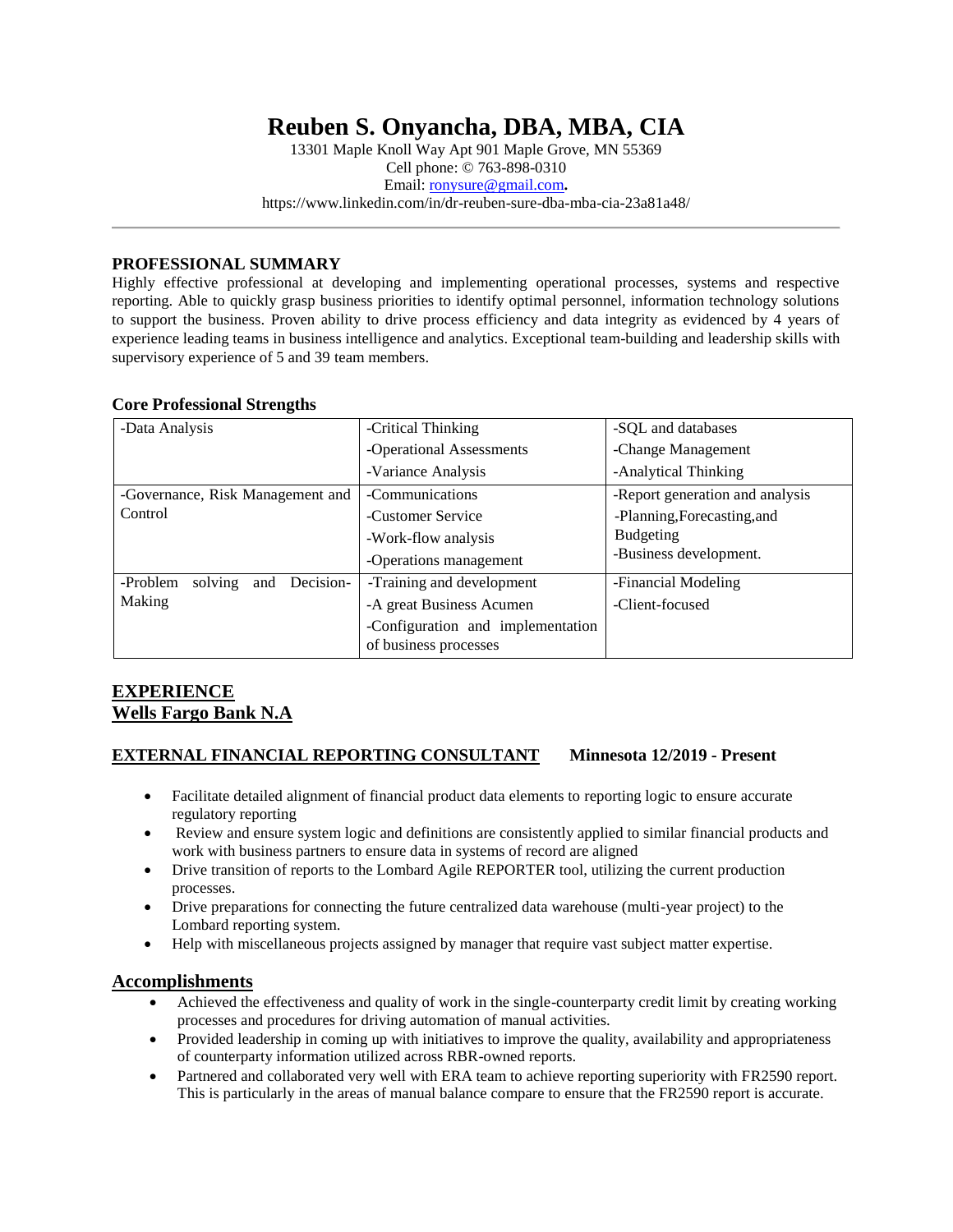- Executed effective, efficient, well documented and well planned FR2590 report.
- Currently working on initiatives related to DMI engagements and development of those initiatives to implement technology to support quality and consistency improvements in RBR.

#### **Minnesota Department of Revenue** Minnesota **01/2018 – 12/2019**

# **REVENUE TAX ANALYST SENIOR (TRAINER)**

- Provide technical assistance on statutes, regulations, court decisions, and department policies concerning individual income tax and withholding tax
- Coordinate communication of decisions to others in the division and department, other state agencies, and the public, as appropriate
- Review proposed legislation to determine the impact on internal and external customers
- Assist in the implementation of new legislation, including leading the Fact Sheet Team and making updates to forms and instructions
- Assist in the development and implementation of audit methodology changes or new procedures.
- Participate in the preparation and completion of work papers and audit training activities.
- Preparing training materials, training, coaching and mentoring new team members.

### **Accomplishments**

- Managed on boarding for four new team members by providing mentorship and work process training.
- Provided mentorship to new hires and drafted training reference materials (File Transfer Protocol, Internal Processes).
- Managed audits and provided continual feedback of the assessment impact saving the company over \$2.2m. Initiated process & procedure changes in order to resolve any problems.
- Worked with Technical liaison to identify, develop, test, streamline and implement changes in tax compliance systems and tax matrices increasing efficiency & effectiveness.
- Advised team members on target and goals of work issues and review their performance.
- Trained tax payers on how to avoid the various penalties by filing their returns appropriately and complying with both federal and state tax requests and returns.

### **Adams Tracking LLC.** Minnesota **01/2015 - 12/2017**

# **SR BUSINESS INTELLIGENCE ANALYST**

- Queried, refined and managed large data sets from multiple sources such as proprietary operational platform, and CRM tool.
- Gathered intelligence on key operational and financial metrics
- Collaborated with company executives, sales team and operational team members to understand processes, identify strategic objectives and create unique operational reports and dashboards that track execution success using Microsoft powerBI.
- Responded to direct requests for data and reporting from Chief Operating Officer and other senior-level executives
- Used data to illustrate information stories in various mediums (Google Sheets, Tableau, etc.) that aided in the development of key strategic initiatives and generate clear insights shared with company executives, industry professionals, and prospective investors
- Created detailed documentation of cube structures, reports and other BI solutions

### **Accomplishments**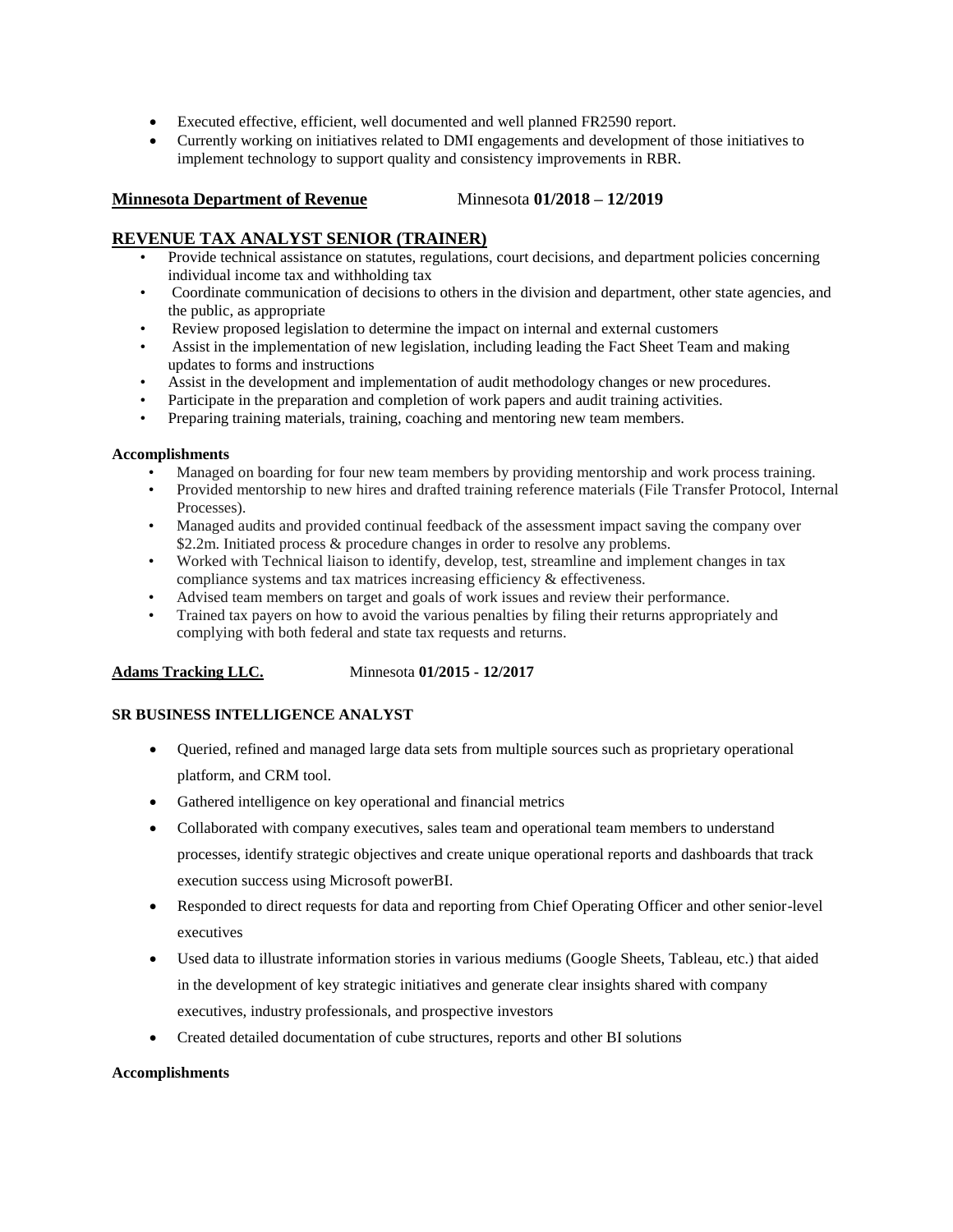- Led and conducted a change management initiative to improve a workflow system. Implemented changes were able to decrease coordination time by 50% when the system was rolled out in October 2016.
- Evaluated a centralized database and recommended changes to comply with the tracking company policy.
- Conducted quantitative analyses on available metrics and briefed senior leadership, enabling them to improve analytical products to maximize visibility and usefulness to the community.
- Generated various business opportunities for the firm by participating in and managing proposals.
- Contributed to build business dashboards to conduct trend analysis on retail metrics, especially relating to driving operational revenue, customer retention and productivity.
- Created and delivered presentations to various business teams regarding the current status and key decisions regarding the organizational business issues.
- Applied technical skills using Tableau and SQL in data collection, data analysis and reporting to procure data from database structures to report and provide solutions to top management requests in a timely manner.

## **University of Minnesota Foundation/Fairview Health Services,** Minneapolis, Minnesota

### **LEAD ACCOUNTANT – Contract. (09/2015 to 01/2016)**

- Financial analysis to support the foundation in major decision making that includes major purchases and real estate developments.
- Prepared quarterly foundation forecast information including volumes, revenue, and expenses.
- Provided strategic insights and decision support for various aspects of the business.
- Managed product margin and identified variances or trends in Income Statement and related reports
- Prepared and developed capital budgets and annual budgets and monitoring compliance with budget for the foundation monthly.
- Prepared and reviewed of both monthly and year to date financial statements.
- Prepared financial comparison reports for monthly distribution to administration and the directors.
- Prepared and executed Audits and presentation of recommendations to Management.
- Real estate accounting management  $&$  ADP Payroll processing.

### **Robins Kaplan LLP,** Minneapolis, Minnesota **06/2014 to 08/2015**

# **FINANCIAL ANALYST | ACCOUNTANT**

- Conceptualized and created revenue reporting analyses: performance versus last year, versus budget and trend analysis for a growing \$25M business.
- Prepared budgets, forecasts, and risk assessments to the attorneys while educating teams on financial operations.
- Collaborated with project teams to develop comprehensive proposals and cost analyses, assisting in the discovery and financial ROI of each initiative.
- Data Mining, Cleaning and analysis of Reports using pivot tables, Visual Basic and presentation using PowerPoint.
- Prepared all accounting reports (36 different reports for the law firm).
- Audited various reports before presenting them to the attorneys for court presentation to ensure data integrity.
- Created standardized reporting templates for senior management to track billing, sales, expenses, and other KPI's to assist in driving results by area.
- Responsible for journal entries, GL management, SOX controls, and AR/AP.

### **Sterilmed, Inc.,** Minneapolis, Minnesota **04/2012 to 05/2014**

### **ACCOUNTING SPECIALIST**

- Responsible for AP/AR, inventory accounting and physical counts, internal controls compliance, and forecasting for \$50M business segment.
- Developed, administered, and maintain an integrated financial system of the organization's appropriation accounting.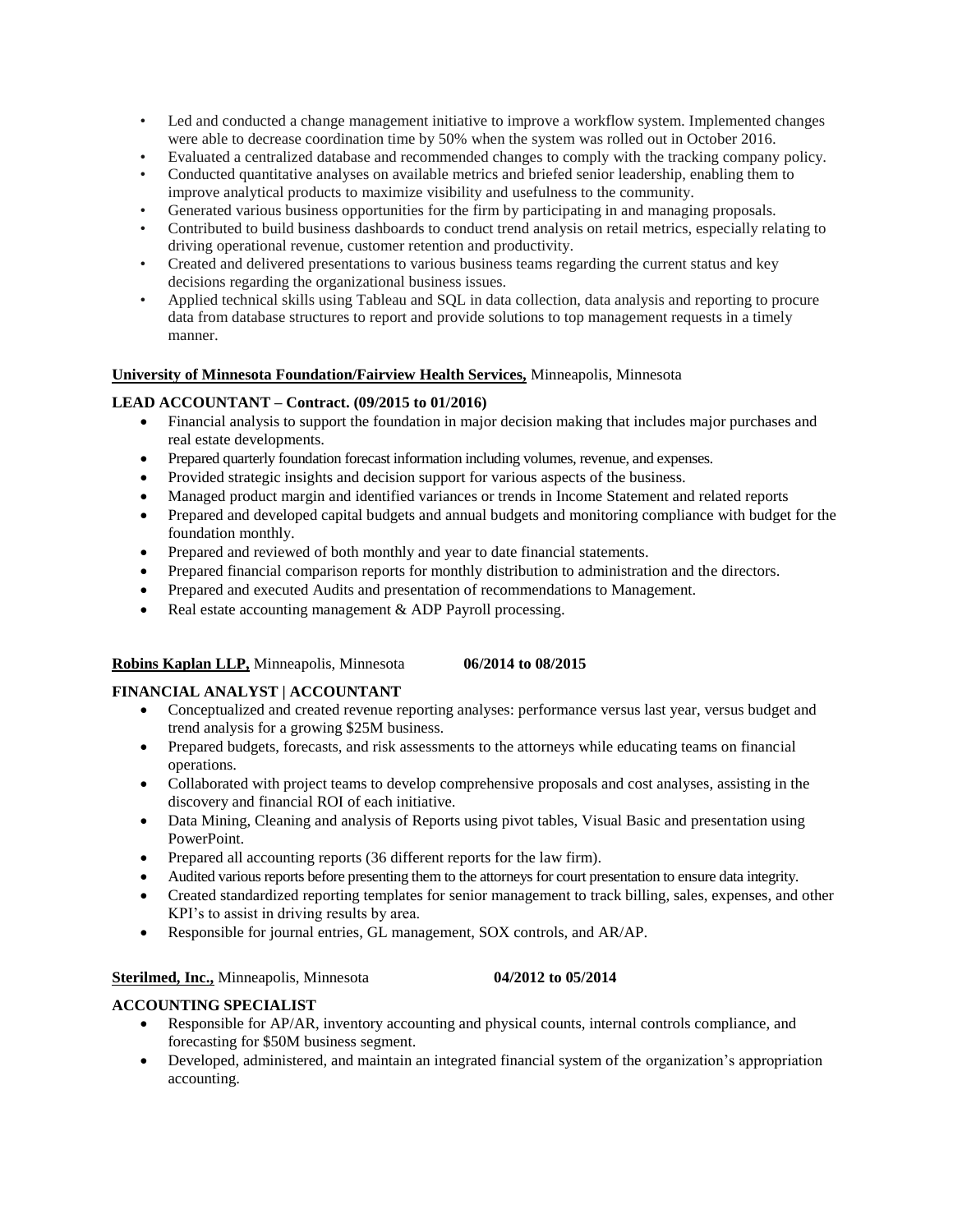- Reviewed and post contracts for budgetary control and audited vendor expenditures.
- Developed reconciliation processes and procedures that ensure effective integration of financial transactions, reducing month-end close cycle by 3 days.

#### **Safaricom, Ltd.,** Nairobi, Kenya **08/2005 to 02/2012**

#### **FINANCE MANAGER | SENIOR AUDITOR**

- Developed, implemented, utilized powerful management tools tracking internal financial & operational data - including sales forecasting platform, integrated budget models. Adopted for use companywide.
- Created several macros automating processes, cutting work, boosting operational efficiency 6%.
- Launched (2) new enterprise-level software systems. Trained all employees on new systems, migrated data from old systems, streamline programs, synchronized with product / reporting needs (Mobile money transfer service).
- Created and rolled out a new mobile money transfer service that earned the company \$25 billion and currently serving 30million subscribers.
- Oversaw financial functions including budgeting, planning, forecasting, accounting, variance analysis, financial reports and P&L responsibility.
- Conducted feasibility study to determine acquisition value of new clients. Performed valuation studies, financial reviews, projected revenue streams and overall profitability of clients.
- Managed a team of 5 and 39.
- Participated in the M&A processes assisting in the forecasting and planning as well as strategic planning for meeting and final merger with a subsidiary.

### **Ntanda College,** Kampala, Uganda **01/2001 to 05/2008**

#### **ADJUNCT INSTRUCTOR**

- Taught college level business administration courses that included Management information systems (Computer studies), Financial Management, Business Communications, Critical thinking and research studies, and Organizational Behavior.
- Developed and provided students with an approved syllabus for Business communication course.
- Organized, prepared, and regularly revised and updated all course materials.
- Used appropriate technological options for online technologies and course-related software, including Websites, e-mail, and online discussions for preparing the course and making it accessible to students.
- Modeled effective oral and written communications that engaged the students, provided clarity, and improved student learning.

#### **EDUCATION**

DBA, Business Intelligence & Analytics Capella University Minnesota Jan2015 – July 2019 MBA, AccountingKeller Graduate School of Management Minnesota Jan 2013 – April 2014 B.A., Business Administration Makerere University Uganda June 2001 –Oct 2004

#### **CERTIFICATIONS**

SQL Certification Sololearn.com Issued July 2019. No Expiration

Python Programming Language Certification Sololearn.com Issued July 2019. No expiration

Microsoft PowerBi Certification Microsoft.com Issued August 2019. No expiration